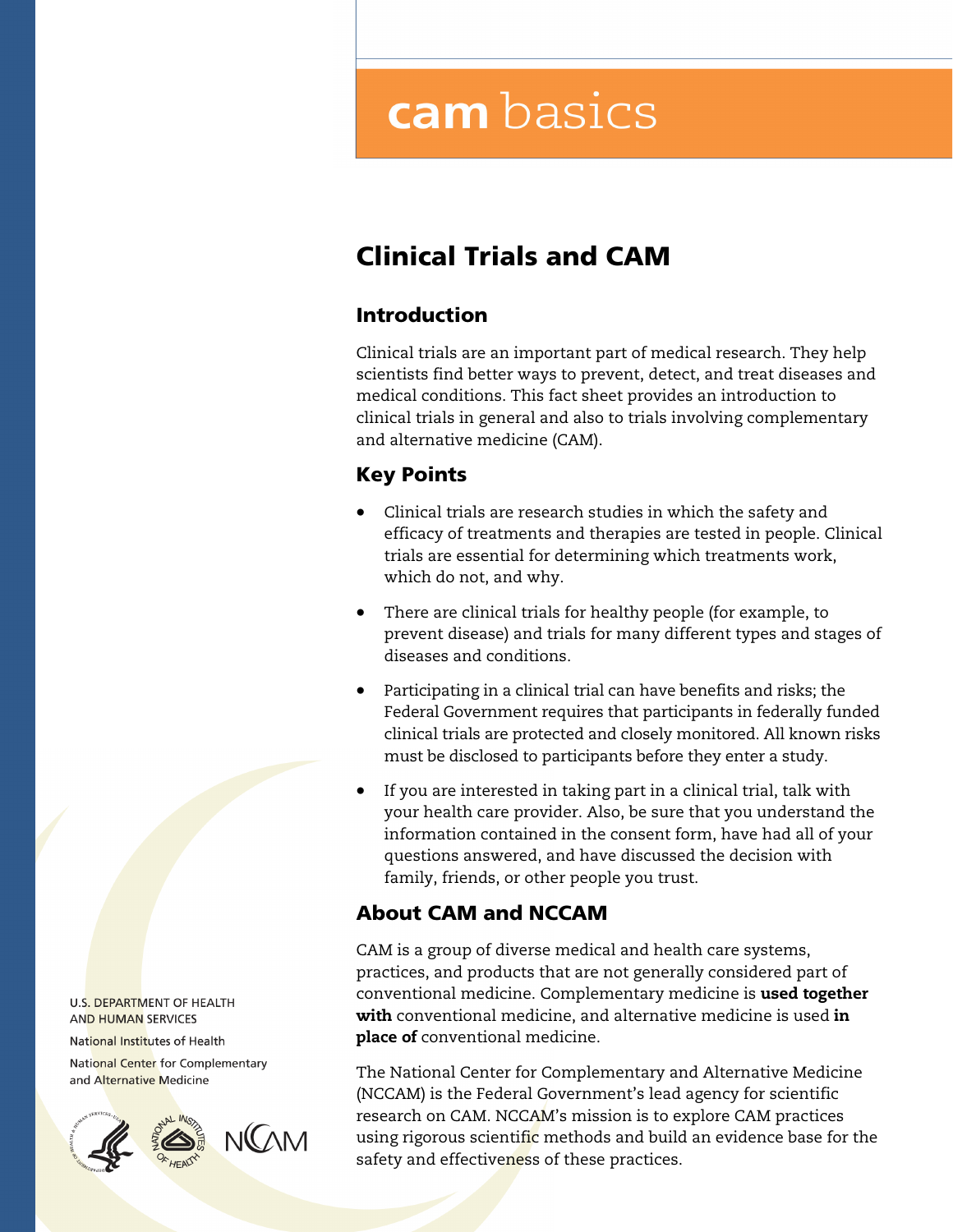# Overview of Clinical Trials

how a disease progresses or how it affects different systems in the body). A clinical trial is a research study in which a treatment or therapy is tested in people to see whether it is safe and effective. Clinical trials also help researchers learn which treatments are more effective than others. The information gained from clinical trials helps to improve medical care and contributes to the understanding of diseases and conditions (for example,

Clinical trials are also called medical research, research studies, or clinical studies. Each trial follows a protocol, which is a written, detailed plan that explains why the study is needed, what it is intended to do, and how it will be conducted. The protocol is written by the trial's principal investigator (the person in charge of the trial).

# Types of Clinical Trials

Clinical trials are used to study many aspects of health care:

- **Treatment trials** test treatments for a specific disease or condition.
- **Prevention trials** study ways to reduce the chance that people who are healthy, but possibly at risk for a disease, will develop the disease.
- **Early detection or screening trials** study new ways of finding diseases or conditions before they produce signs or symptoms.
- Diagnostic trials test new ways to identify, more accurately and earlier, whether people have diseases and conditions.
- Supportive care trials, also called quality-of-life trials, study ways of making patients more comfortable and giving them a better quality of life.

There is a common misunderstanding that clinical trials are a last resort for those who have a disease and have tried all other treatment options. However, there are trials for healthy people (for example, to study disease prevention) and for all different types and stages of diseases.

# Clinical Trial Phases

Because a clinical trial tests treatments in people, there needs to be some evidence before the clinical trial starts that the therapy is likely to work. This evidence can come either from previous laboratory research studies or from reports on the therapy's use by people.

Clinical trials take place in phases. In Phase I trials, researchers test the treatment in a small group of people, focusing on safety, adverse effects, and sometimes dosage and schedule of administration. In **Phase II** trials, the treatment is given to a larger number of people to determine potential usefulness and to further evaluate its safety and adverse effects. This phase can last several years. In Phase III trials, the treatment is usually given to several hundred or more people to confirm its efficacy and more fully define any adverse effects. Phase III trials often compare the treatment under study with standard treatments.

In each phase, different research questions are answered:

• Phase I: What is the safe dose? How does the treatment affect the human body? How should the treatment be given?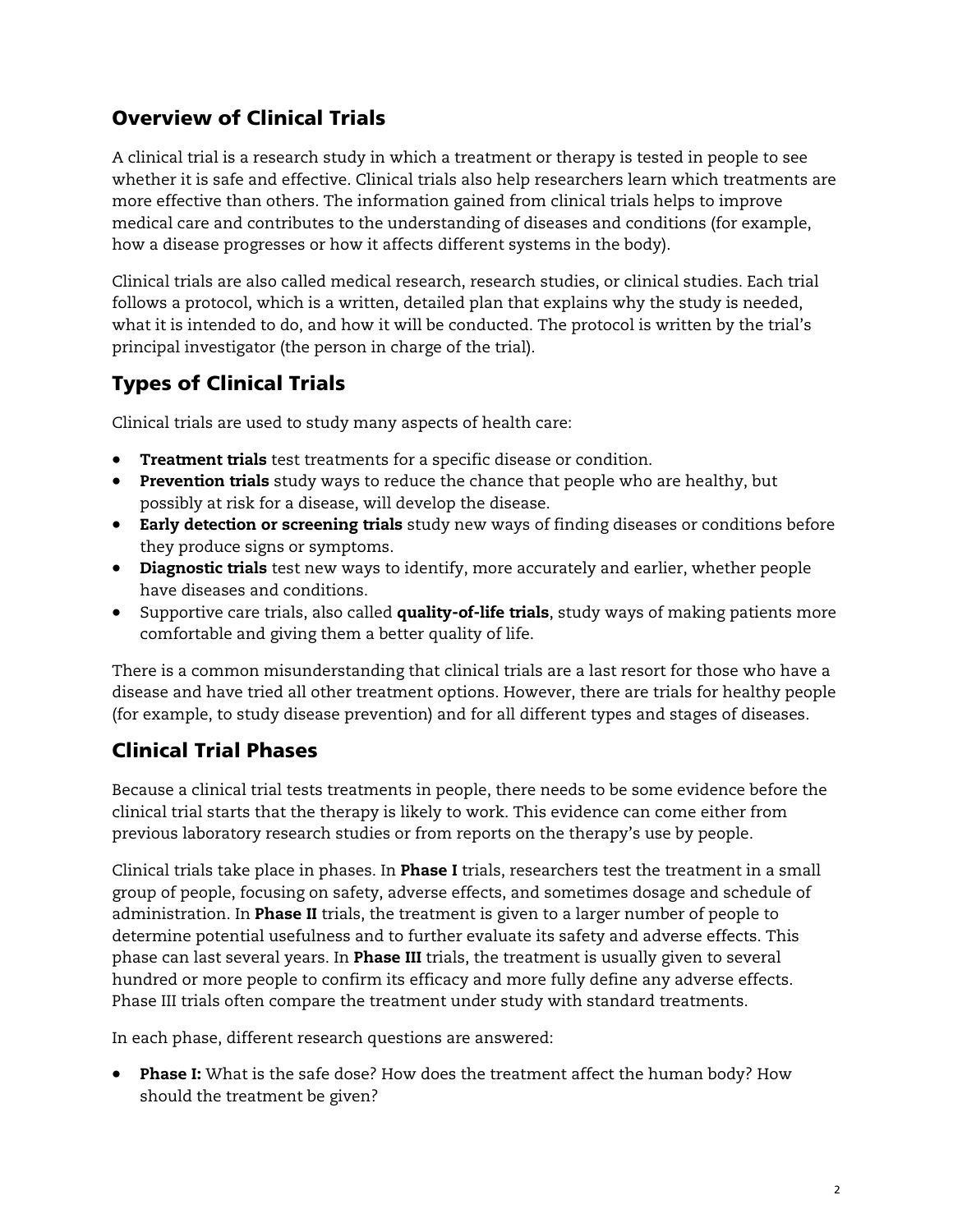- there evidence that the therapy is useful in treating the disease or condition? • Phase II: Does the therapy cause any adverse effects? Are the adverse effects tolerable? Is
- Phase III: Is the treatment better than, the same as, or worse than placebo or a standard (and widely accepted) treatment or approach? (See the explanation of placebos below.)

# Common Elements of Clinical Trials

**Trials can be randomized.** In a randomized trial, each participant is assigned by chance through a computer or a table of random numbers—to either an investigational group or a control group. Randomization is used in all Phase III studies and in some Phase II studies. It helps ensure that the study results are attributable to the treatment and not to unrelated factors that might bias the outcome or the interpretation of the results.

Each participant has an equal chance of being assigned to any group. Some complex trials include several groups.

Trials are often double blind. This means that neither the researchers nor the participants know who has been assigned to which group. Blinding is another way to help minimize the chance of bias influencing the trial results. The information is kept on file at a central office so the research team can find out who was assigned the active treatment if they need to know.

Researchers design clinical trials to have one or more endpoints. An endpoint is a measure that determines whether the treatment under study has an important effect. An example of an endpoint is whether a person's pain improves following acupuncture treatment.

# About Placebos

A placebo is an inactive treatment designed to resemble the treatment being studied. An example of a placebo is a pill containing sugar instead of the drug being studied. By giving one group of participants a placebo and the other group the active treatment, the researchers can compare how the two groups respond. This gives the researchers a truer picture of the active treatment's effects.

Another type of placebo, called a "sham," is used when the treatment under study is a procedure (e.g., acupuncture), not a drug or other substance. A sham procedure is designed to simulate the active treatment but does not have any active treatment qualities. For example, in a clinical trial of acupuncture, the sham procedure might consist of placing acupuncture needles in areas of the body that are not expected to have any therapeutic response.

Placebos are necessary because many factors other than the treatment being studied can influence either the course of an illness or the response of a patient to treatment. For example, many illnesses or symptoms resolve on their own, and interactions with the provider or a patient's expectations about the treatment may influence the patient's response. These and other factors are part of what is known as the "placebo effect," which researchers try to separate from the effects of the treatment they are studying.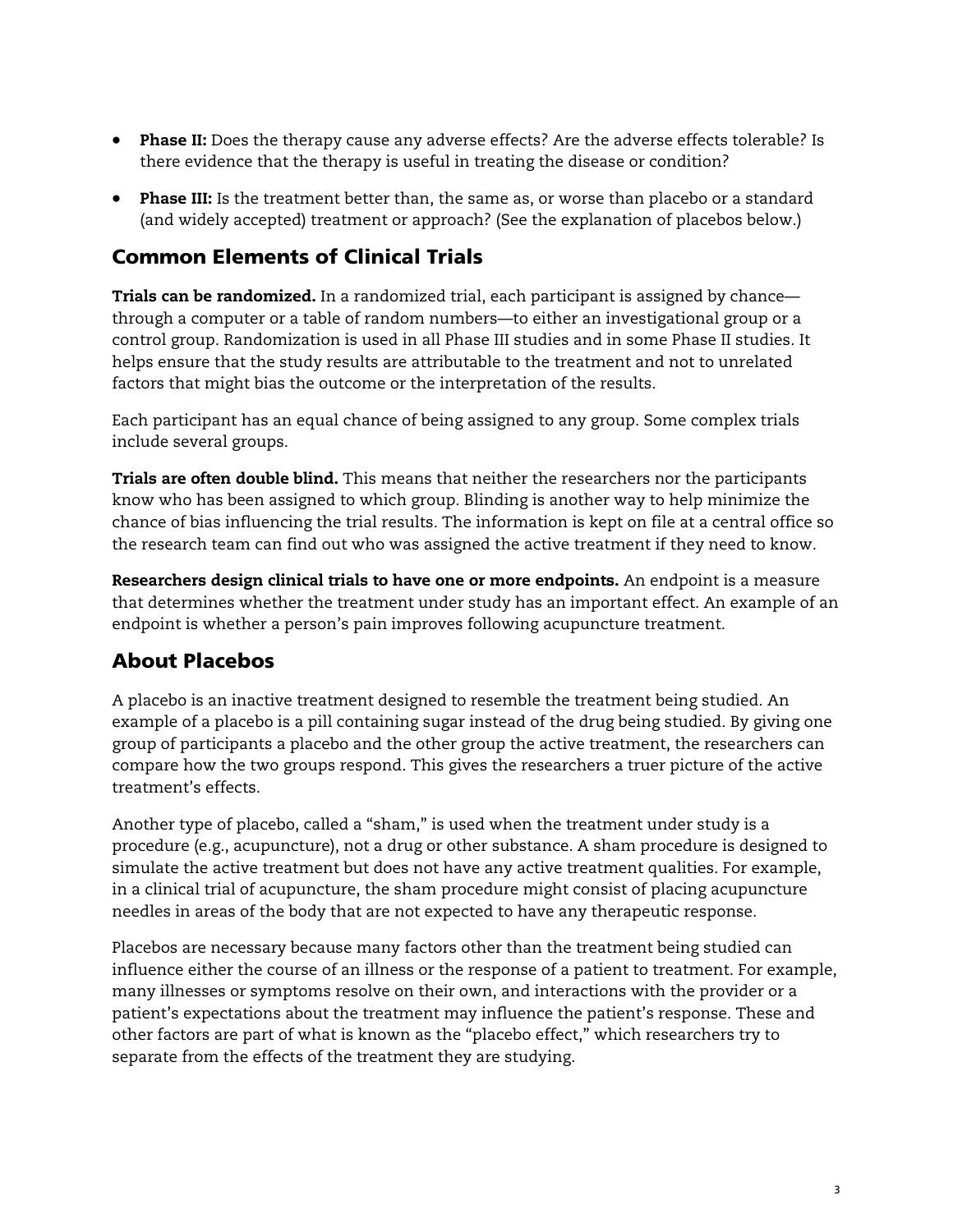# About Participants

Each clinical trial is unique in its eligibility criteria—i.e., rules for who can participate. The purpose of the criteria is to identify appropriate participants, based on what is being studied and the questions the researchers hope to answer. Examples of criteria include type or severity of disease, presence of other illnesses, and history of prior treatment.

As much as possible, clinical trials include people of various ages and ethnic groups and both genders so the results can apply to the general population. Sometimes, because of what is being studied, it makes sense for a trial to be limited to a particular group, such as women or older people.

Eligibility criteria are also intended to make the trial as safe as possible for participants. For example, it might not be safe for someone with a serious illness to participate if they would have to stop taking their regular medicine to do so. The criteria are never used to exclude someone for reasons not related to the study itself.

# Protections for Participants

The Federal Government requires many protections for people who participate in federally funded clinical trials. Before a clinical trial can start, the written protocol must be approved and monitored by an institutional review board (IRB)—an independent group of health care providers, other experts, and people from the community who make sure that the study is set up and run safely and fairly. IRBs also review and approve the consent documents that people must sign in order to participate in a clinical trial. An IRB can stop a clinical trial if the researcher is not following the protocol or if the trial appears to be causing unexpected harm to the participants. An IRB can also stop a clinical trial if the evidence is clear that the new intervention is effective so that it can be made widely available as soon as possible.

At NIH, clinical trials also require additional data and safety monitoring. Some clinical trials—especially Phase III clinical trials, which often involve many institutions—use a Data Safety Monitoring Board (DSMB). A DSMB is an

#### NIH Protections for Study Participants: Historical Context

The National Institutes of Health (NIH) has established policies and procedures to protect people involved in research studies. The foundation of the NIH protections is *The Belmont Report—Ethical Principles and Guidelines for the Protection of Human Subjects.* Published in 1979, the *Belmont Report* provides the philosophical basis for current Federal laws governing research that involves people. It established three fundamental ethical principles for such research: respect for persons, beneficence (maximizing benefits and minimizing harms), and justice (treating subjects fairly).

Another document in the history of protections for research participants is *The Declaration of Helsinki: Recommendations Guiding Medical Doctors in Biomedical Research Involving Human Subjects*, issued in 1964 by the World Medical Association. *The Declaration of Helsinki* broadened concepts initially set forth after World War II in *The Nuremberg Code*, which named 10 conditions that must be met to justify research involving people. The two most important conditions were the need for voluntary informed consent of participants and a scientifically valid research design that could produce fruitful results for the good of society.

For more information about regulations and ethical guidelines, see the NIH Office of Human Subject Research Web site: http://ohsr.od.nih.gov/guidelines/index.html.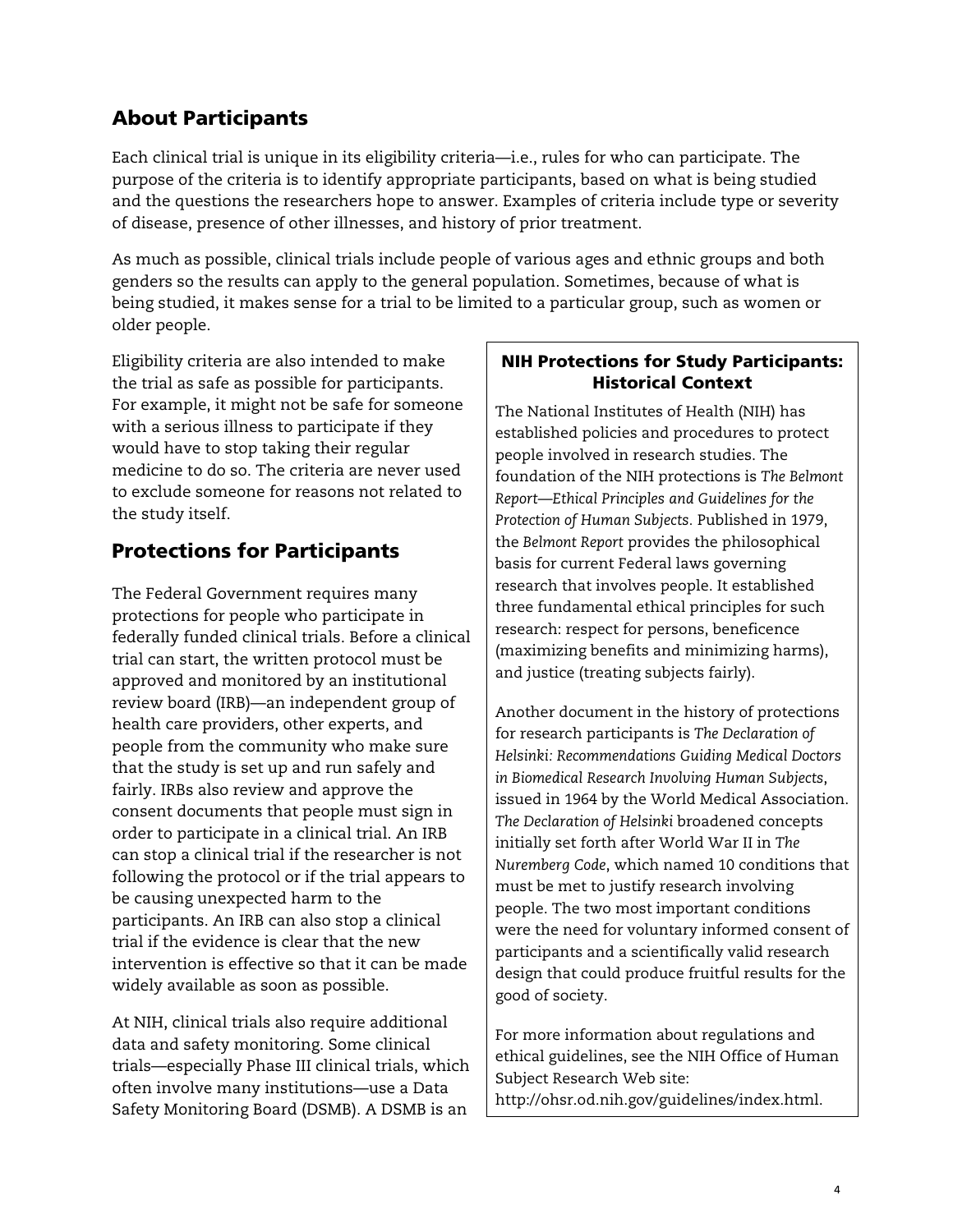independent committee made up of statisticians, physicians, and patient advocates (a majority of whom are not connected with the clinical trial) who regularly monitor data from the trial to ensure that the risks of participation are as small as possible. Their priority is patient safety they can stop a trial if safety concerns arise or if the trial's objectives have been met.

Participants are also protected by a process called informed consent. People who are considering taking part in a clinical trial meet with a member of the research team, who provides key facts about the study, such as:

- Who is sponsoring and conducting the research
- Who has reviewed and approved the study
- What the researchers want to learn
- How the research team will monitor participants' health and safety
- What participants will be required to do during the trial, and for how long
- Possible benefits and risks of participating
- Other treatments that are available for the disease or condition
- How the privacy of participants' medical records will be protected.

### Informed Consent Process

When you talk to a member of the research team during the informed consent process, you have a right to have all of your questions answered. If you do not understand an answer you receive, ask again. It can be helpful to make a list of questions and concerns before you talk to the study team.

The staff will also give you a consent form, which explains the study and should be written in straightforward language. Consent forms can be long, and they contain a lot of information that you need to consider carefully. It is a good idea to take the consent form home, so you can think about it and review it with family members or friends. If you are interested in joining a study, it is also very helpful to discuss it with your primary health care provider. By signing the form, you are providing your consent to participate in the trial. However, participating in a clinical trial is completely voluntary. You can leave the trial at any time—and for any reason—even after you have signed the consent form.

#### What Happens During the Trial

What happens depends on the type of trial and the study protocol. However, some activities are similar for all clinical trials:

- The research team will check the participants' health at the beginning of the trial, give specific instructions for participating, and monitor their health carefully during the trial.
- Participants may be required to perform some tasks between appointments, such as taking medication according to a schedule, completing logs, or answering questionnaires.

Clinical trials take place in a variety of settings depending on the type of trial and what is being studied. For example, participants in a trial of an herb might follow the protocol at home, while a trial that involves specialized equipment (such as acupuncture) might be carried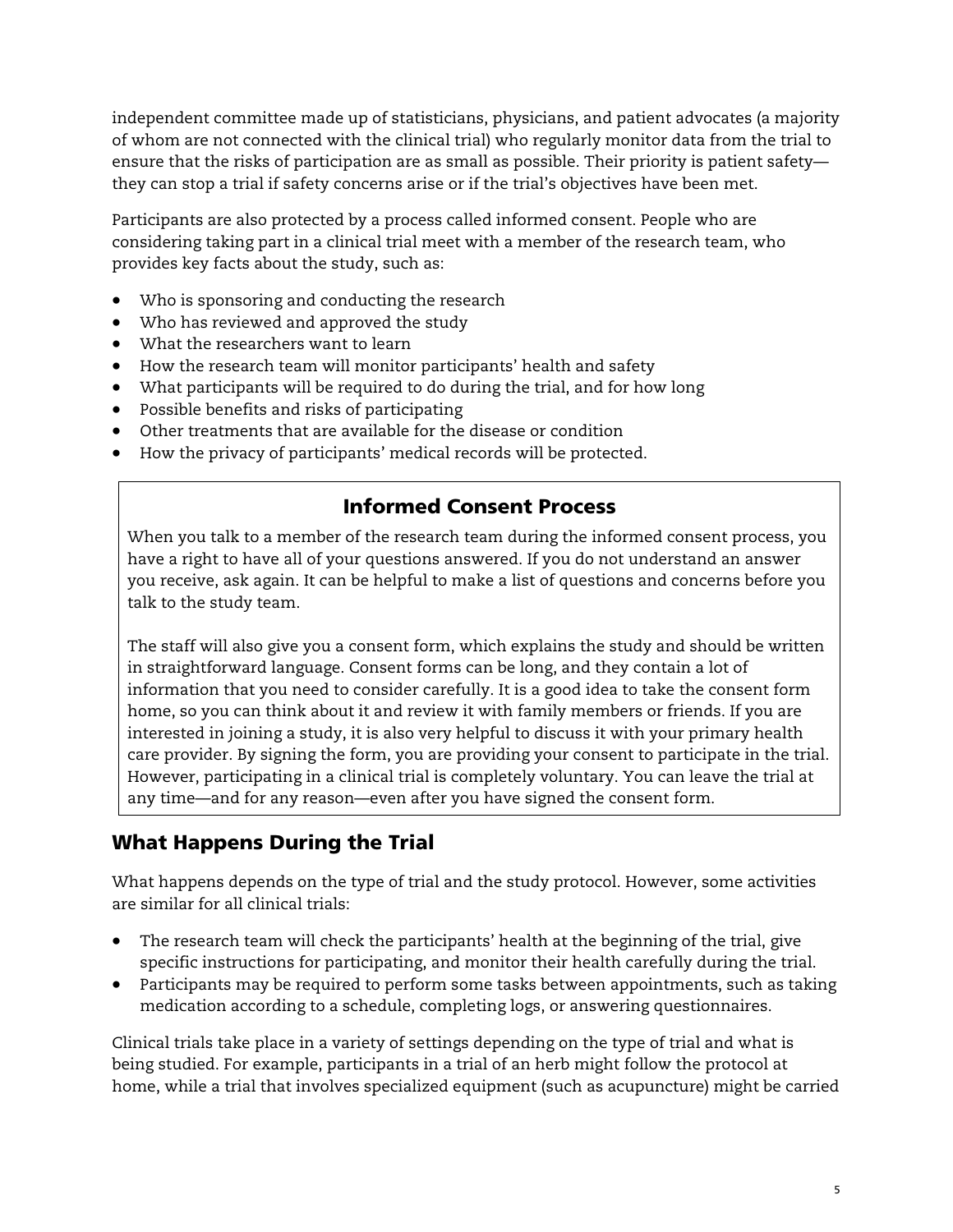out in a clinic or other health care setting. Other trials may require participants to be in a hospital, clinic, or research center while the therapy is given.

# What Happens After the Clinical Trial

The researchers carefully analyze the data from the trial and then consider what their findings mean. If the trial has been completed and the results have medical importance, the researchers share their findings with the medical community and the public. The results are usually reported in a peer-reviewed medical journal ("peer-reviewed" means that the report is reviewed before publication by a group of experts in the same field) and/or discussed at scientific meetings. The media may also cover the results of the study. The research team also will inform the participants about the study results soon after the study is completed and all its data are analyzed. Participants should ask the study team when they expect to know the results.

A treatment that has been found to be safe and effective in a carefully conducted clinical trial may become a new standard practice.

# CAM Clinical Trials

Although many CAM treatments have been in use for a long time (sometimes for centuries), there may be less scientific knowledge available about them than for conventional medical approaches. Without scientific evidence, people already using CAM treatments may be at risk—for example, for serious effects from taking the wrong dose, using the treatment in the wrong way, or using it with other medications that may cause a dangerous interaction. Or, the treatment may be ineffective.

Researchers, including many supported by NCCAM, are studying CAM treatments in clinical trials to find answers to questions such as:

- Does it work?
- If so, how does it work?
- For which diseases and conditions does it work?
- What dose is safe?
- What dose is effective for a specific disease or condition?
- What are the adverse effects?
- How should it be given?
- Are there situations in which it might be harmful?
- Can it be used safely with other forms of treatment?
- Is it better than, or a useful option compared with, other treatments that are available?

NCCAM funds studies on a variety of CAM treatments. A few examples include acupuncture; natural products, such as herbs and other dietary supplements; massage; meditation; and chiropractic or osteopathic manipulation. Examples of diseases and conditions for which CAM therapies are studied include cancer, cardiovascular disease, neurological disorders, and osteoarthritis. Some of these studies involve partnerships with other components of NIH. Institutions outside the Federal Government are conducting studies as well.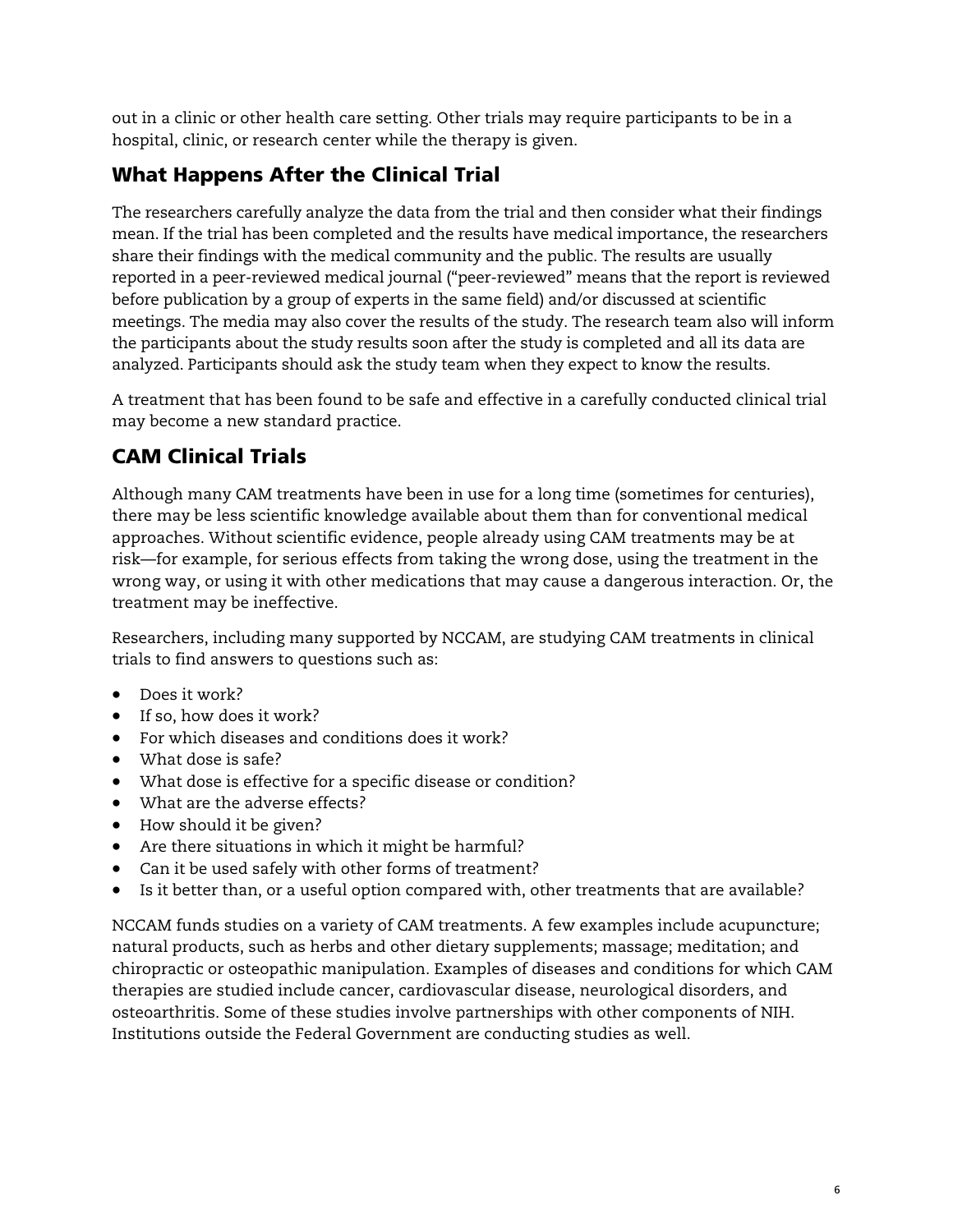# If You Are Thinking About Participating in a Clinical Trial: Possible Benefits and Risks

#### *Benefits*

- You may have the chance to receive expert medical care and have your health closely watched throughout the study.
- Clinical trials can offer an opportunity for excellent treatment or prevention of a disease or condition.
- In some types of trials, you may be among the first to benefit from a new treatment or new knowledge about a current treatment.
- You will help others by helping to advance medical and scientific knowledge.

#### *Risks*

- The treatment under study does not always turn out to be better than, or even as good as, standard treatment. The researchers hope that it is, but they need to do the study to find out for certain.
- The treatment may have adverse effects that are unknown to the researchers or different from what they expect.
- If you are in a randomized trial, you may be assigned to a treatment other than the one you hope to receive. You usually will not know what group you are in.
- The treatment under study may not work for everyone.
- Participation may require more tests and more visits or treatments than regular care.
- There may be costs to participate, and these costs may not all be covered by health insurance plans. Be sure to talk with the research team about any costs involved.

# Finding CAM Clinical Trials

The NCCAM Web site contains a listing of NCCAM-funded clinical trials. ClinicalTrials.gov is a database of thousands of clinical studies being sponsored by NIH, other Federal agencies, and the pharmaceutical industry. You can also find out more by contacting the NCCAM Clearinghouse. See "For More Information" below for these and other resources.

# For More Information

#### NCCAM Clearinghouse

The NCCAM Clearinghouse provides information on CAM and NCCAM, including publications and searches of Federal databases of scientific and medical literature. The Clearinghouse does not provide medical advice, treatment recommendations, or referrals to practitioners.

Toll-free in the U.S.: 1-888-644-6226 TTY (for deaf and hard-of-hearing callers): 1-866-464-3615 Web site:<nccam.nih.gov> E-mail: info@nccam.nih.gov